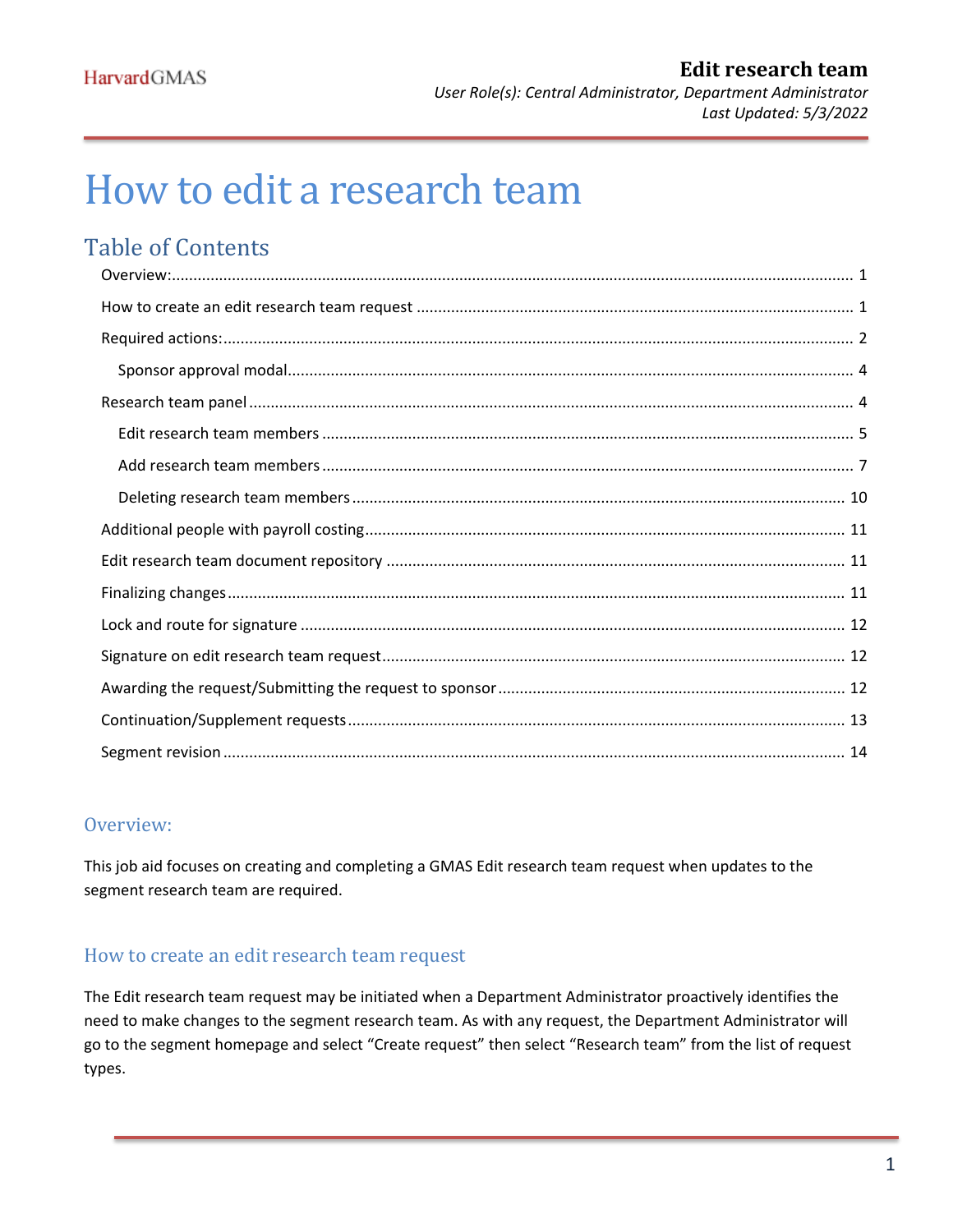• The edit research team request can also be created from the segment research team screen by selecting "Create a request to edit research team"

| <b>Segment 1</b>                                                                 | <b>P</b> Documents<br>◯ History   ◯ Comments (0)  <br>Related links<br><b>C</b> Actions |                       |
|----------------------------------------------------------------------------------|-----------------------------------------------------------------------------------------|-----------------------|
| <b>Dates and dollars</b><br><b>Action memos</b><br>The Academy of Korean Studies | Create request<br>Award numher AKS-2021-R017                                            | N                     |
| Requ<br>Select a request type                                                    | Log notice<br>$\boldsymbol{\mathsf{x}}$                                                 |                       |
|                                                                                  | Make revision                                                                           |                       |
| Acco<br>Is this a retroactive request? $\bigcirc$ Yes $\bigcirc$ No<br>Edit GI   | Segment closeout                                                                        | $\boldsymbol{\Omega}$ |
| <b>Request type (select one)</b>                                                 |                                                                                         |                       |
| Rese<br>◯ Continuation <sup>●</sup>                                              | Apply OTD label<br>īm                                                                   |                       |
| ◯ Supplement <sup>◎</sup><br>Suba                                                | it sh<br>Apply COVID-19 label                                                           |                       |
| ◯ Competing renewal <i>●</i>                                                     | mat                                                                                     |                       |
| Cost sharing @<br>Ω                                                              |                                                                                         |                       |
| International collaboration and activities @                                     | not                                                                                     |                       |
| Research team <sup>®</sup>                                                       |                                                                                         |                       |
| Changes to existing segment @<br>O                                               |                                                                                         |                       |
| Internal requests <sup>@</sup><br>O                                              |                                                                                         |                       |
|                                                                                  |                                                                                         |                       |
| Cancel<br><b>Create reques</b>                                                   |                                                                                         |                       |
|                                                                                  |                                                                                         |                       |

|                             | Segment research team  |                 |     |       |     | % Related links 8 Info                            | Create request to edit research team |
|-----------------------------|------------------------|-----------------|-----|-------|-----|---------------------------------------------------|--------------------------------------|
| Confirmed by                | ion Oct 13, 2021       |                 |     |       |     |                                                   |                                      |
| Name 0                      | Role 0                 | Faculty 0 Key 0 |     | lay 0 |     | Sponsor approval $\circ$ Committed effort $\odot$ | Peoplesoft costing 0                 |
| <b>Angele State Company</b> | Principal Investigator | Yes             | Yes | Yes   | No  | 0.00 person months effective on Oct 1, 2021       |                                      |
| Non-HUID                    | Analyst                | No              | Yes | Yes   | Yes | 1.00 person months effective on Oct 12,<br>2021   |                                      |
| <b>Billia Mounts</b>        | Analyst                | No.             | Yes | Yes   | Yes | 1.00 person months effective on Oct 12,<br>2021   |                                      |

# <span id="page-1-0"></span>Required actions:

Upon selecting the Edit research team request type, the request homepage is displayed, and the "Actions required" will appear at the top of the screen. All required actions must be completed to enable the action button.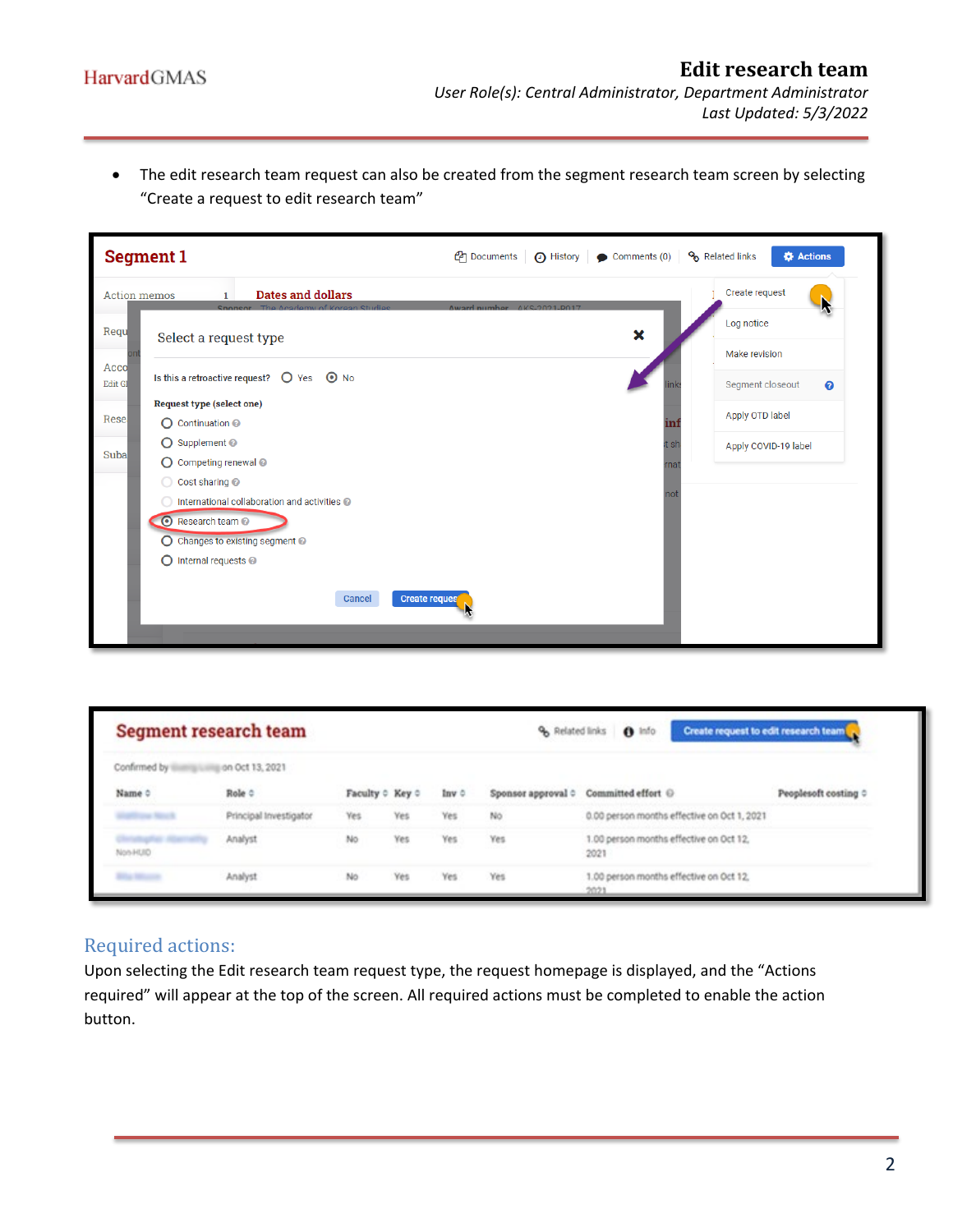*Last Updated: 5/3/2022*

| 01-Architecture and function of stria > Edit research team                                                            |                        |                                       |
|-----------------------------------------------------------------------------------------------------------------------|------------------------|---------------------------------------|
| Edit research team<br><b>Request ID #6432075</b>                                                                      | $\bullet$ Comments (0) | Lock and route for signatures @<br>春天 |
| <b>Under development</b><br>Submitted<br><b>Under review</b><br>Authorized<br><b>Central reviewer</b><br>Unassigned / |                        |                                       |
| <b>Actions required</b>                                                                                               |                        |                                       |
| A Justification is missing                                                                                            | Edit                   |                                       |
| A Sponsor approval question has not been answered                                                                     | Edit                   | Open all Close all                    |
| <b>Central reviewer comments</b><br>0 comments                                                                        |                        | <b>Add comment</b>                    |

1. Justification is Missing – Select Edit, and a pop-up text box is displayed. Provide details about why the research team requires updates (ex: editing, adding, or deleting research members).

2. Select "Edit" and a modal will open that will allow you the ability to answer which research members require sponsor approval to change committed effort.

|       | Is sponsor approval required to change effort? @ |     |  |                                                      |            |
|-------|--------------------------------------------------|-----|--|------------------------------------------------------|------------|
| Name  | Role                                             |     |  | Faculty Key Inv Committed effort                     |            |
|       | Research Assistant                               | Yes |  | No Yes 7.00 person months effective on Oct 4, 2021   | O Yes @ No |
|       | Post-Doctoral Fellow                             | No  |  | No No 12.00 person months effective on Jul 1, 2021   | O Yes O No |
|       | Principal Investigator                           | Yes |  | Yes Yes 5.00 person months effective on Jul 1, 2021  | O Yes @ No |
|       | Co-Investigator                                  | No  |  | Yes Yes 8.00 person months effective on Oct 29, 2021 | O Yes O No |
| TBD-1 | Technician                                       | No  |  | Yes Yes 1.00 person months effective on Jul 1, 2021  | O Yes O No |
|       | Consultant                                       | No. |  | No No 1.00 person months effective on Jul 1, 2021    | O Yes O No |
|       | Developer                                        | No  |  | Yes Yes 1.00 person months effective on Oct 26, 2021 | O Yes O No |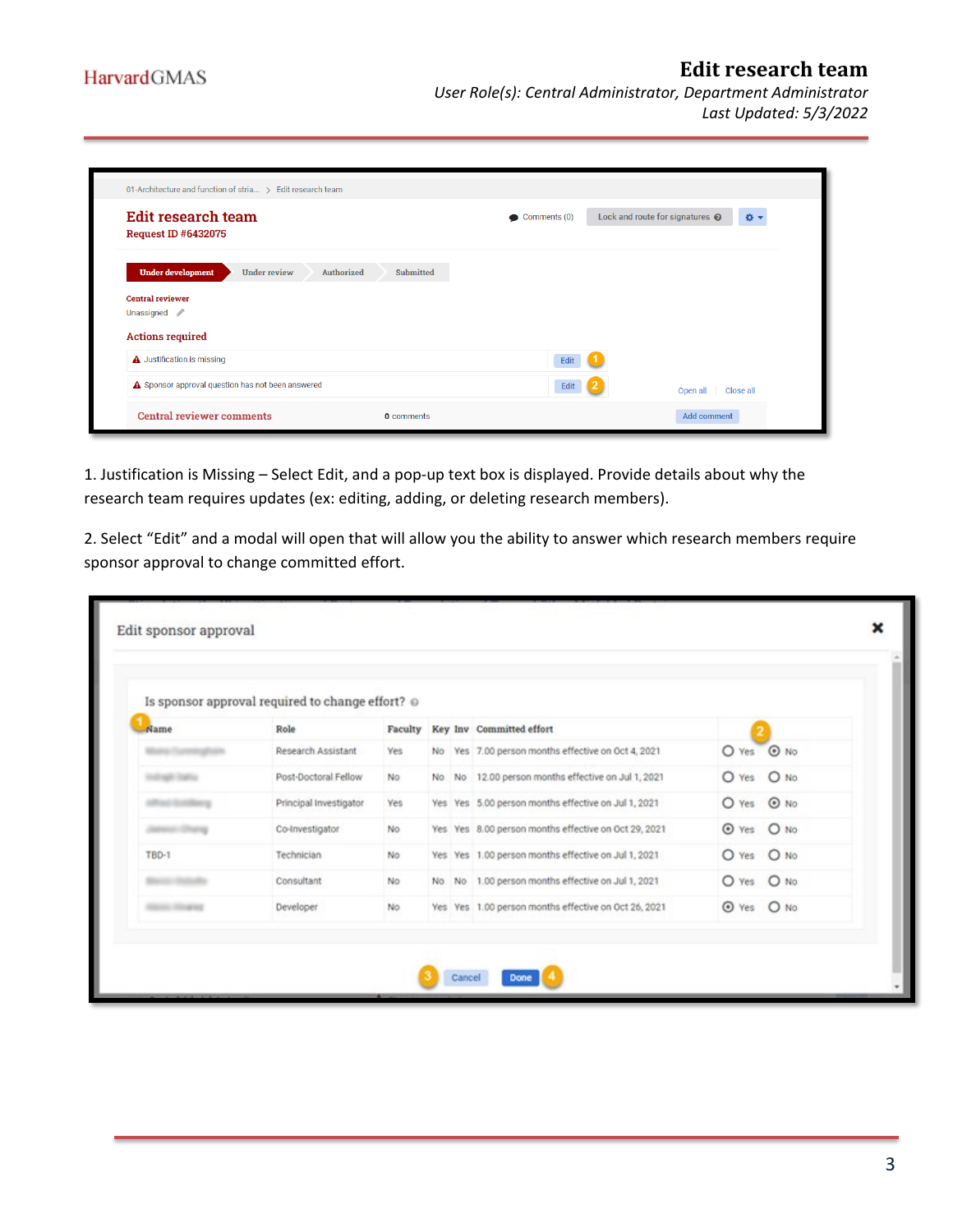#### <span id="page-3-0"></span>**Sponsor approval modal**

- 1. The sponsor approval modal displays information of all research team members on the research team.
- 2. Select "Yes" or "No" in response to whether a research team member requires sponsor approval to change committed effort.
- 3. Select "Cancel" to close and delete any changes made in the modal.
- 4. Select "Done" to close and save any changes made in the modal.

#### [Back to top](#page-0-2)

### <span id="page-3-1"></span>Research team panel

The following instructions describe steps for making updates to the research team.

Note: Changes made on the request will not update the segment research team until the request has been awarded.

| Name | Role                   | Faculty   |           |             | Key Inv Spon approval | <b>Committed effort</b>                      |                     |
|------|------------------------|-----------|-----------|-------------|-----------------------|----------------------------------------------|---------------------|
|      | Post-Doctoral Fellow   | No.       | No        | No No       |                       | 1.20 person months effective on Oct 1, 2020  | Edit <b>D</b><br>3. |
|      | Investigator           | Yes       | No        | No No       |                       | 1.80 person months effective on Sep 1, 2019  | Edit <b>III</b>     |
|      | Principal Investigator | Yes       |           | Yes Yes Yes |                       | 2.40 person months effective on Sep 1, 2018  | Edit                |
|      | Investigator           | Yes       | No.       | Yes No      |                       | 2.40 person months effective on Sep 1, 2018  | Edit <b>III</b>     |
|      | Post-Doctoral Fellow   | <b>No</b> | No        | No No       |                       | 6.00 person months effective on Sep 1, 2018  | Edit III            |
|      | Investigator           | Yes       | <b>No</b> | No No       |                       | 1.20 person months effective on Sep 1, 2018  | Edit $\Box$ 5       |
|      | Post-Doctoral Fellow   | Yes       | No.       | No          | <b>No</b>             | 12.00 person months effective on Apr 1, 2019 | Edit <b>III</b>     |
|      | Post-Doctoral Fellow   | <b>No</b> | No.       | No No       |                       | 6.00 person months effective on Jan 1, 2021  | Edit III            |

- 1. The research panel will display a list of team members defaulted in from the Initial or Competing Renewal Proposal.
- 2. The counts in the panel heading will display the:
	- Total displays the total number of members on the research team.
	- Updated displays the number of members that have been edited.
	- Added displays the number of research members that been added to the research team.
	- Removed displays the number of research members that have been removed from the research team.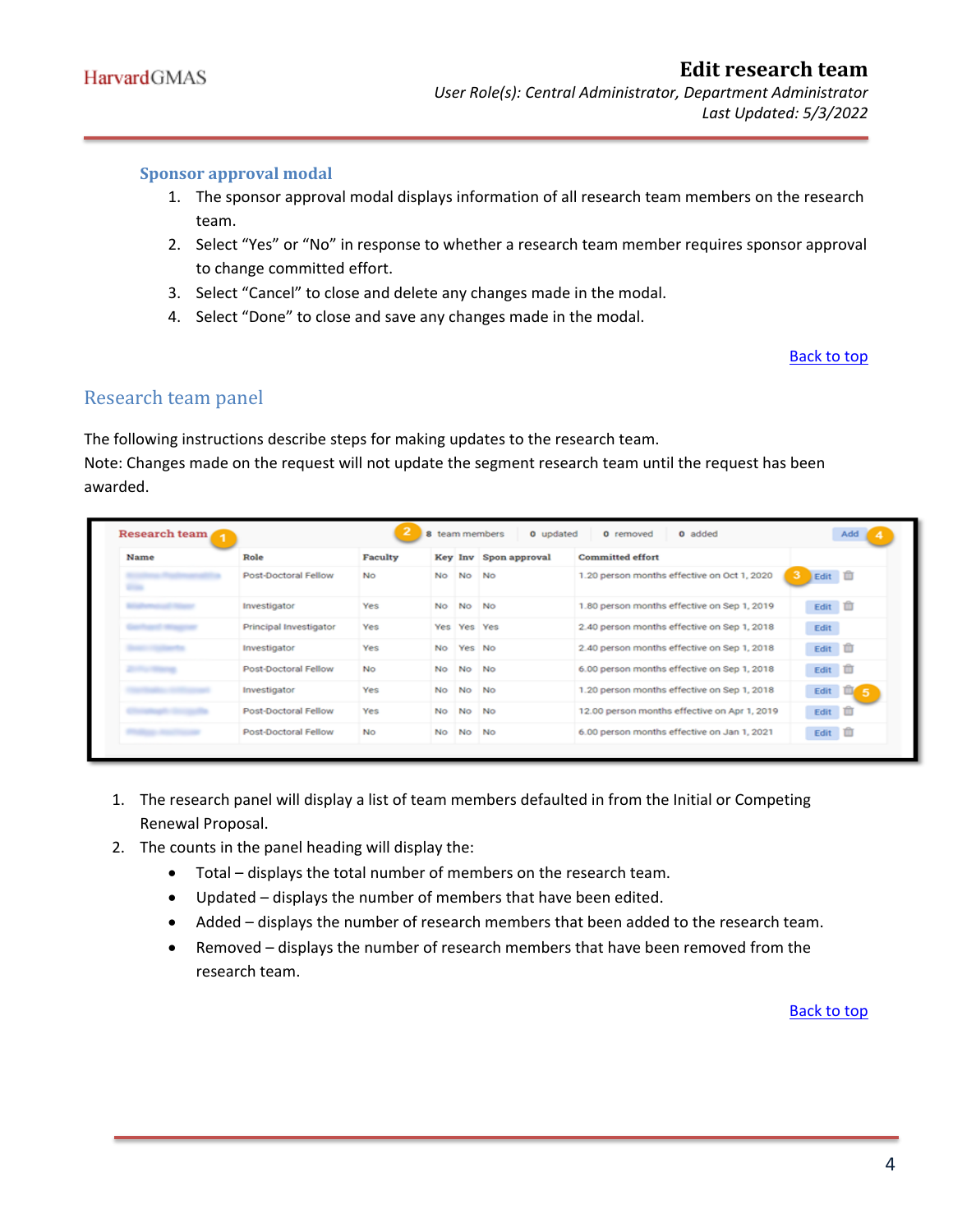#### **Edit research team members**

<span id="page-4-0"></span>3. To make edits to the existing research team member select "Edit". Selecting "Edit" will open-up a modal with information related to that particular research team member.

| Edit research team member                                                                                                                |                                                                                                                                                                  |
|------------------------------------------------------------------------------------------------------------------------------------------|------------------------------------------------------------------------------------------------------------------------------------------------------------------|
| a                                                                                                                                        | Other<br>٠<br>b<br>Please enter other role                                                                                                                       |
| Faculty<br>с<br><b>Key personnel</b><br>d<br>Investigator<br>e<br>Sponsor approval required to change effort?<br><b>Committed effort</b> | No<br>$\bigcirc$ Yes<br>$\odot$ No<br>$\bigcirc$ Yes<br>$\odot$ No<br>O Yes<br>$\odot$ No<br>曲<br>Add effort<br>09/01/2018<br>person months effective on<br>6.00 |
| Does this person's involvement with the project end prior to project end                                                                 | ⊙ Yes ○ No<br>date?<br>MM/DD/YYYY<br><b>End date</b>                                                                                                             |
|                                                                                                                                          | Cancel<br>Done                                                                                                                                                   |

- a. Displays the research member's name in the edit modal, this field is disabled unless the research member is TBD.
	- Note that TBD members on a research team can be changed to a person by unchecking the "Team member is TBD" checkbox.
- b. Displays the current role associated to the research team member.
	- When editing this field, a drop down will appear with a list of all roles that are research team roles, except for PI and Mentor.
	- If editing the PI or Mentor, this field displays as text only.
	- If "Other" is selected, an additional text box appears to enter the name of the role.
- c. Displays whether the research member is a faculty member. This is a pre-determined field and is not editable.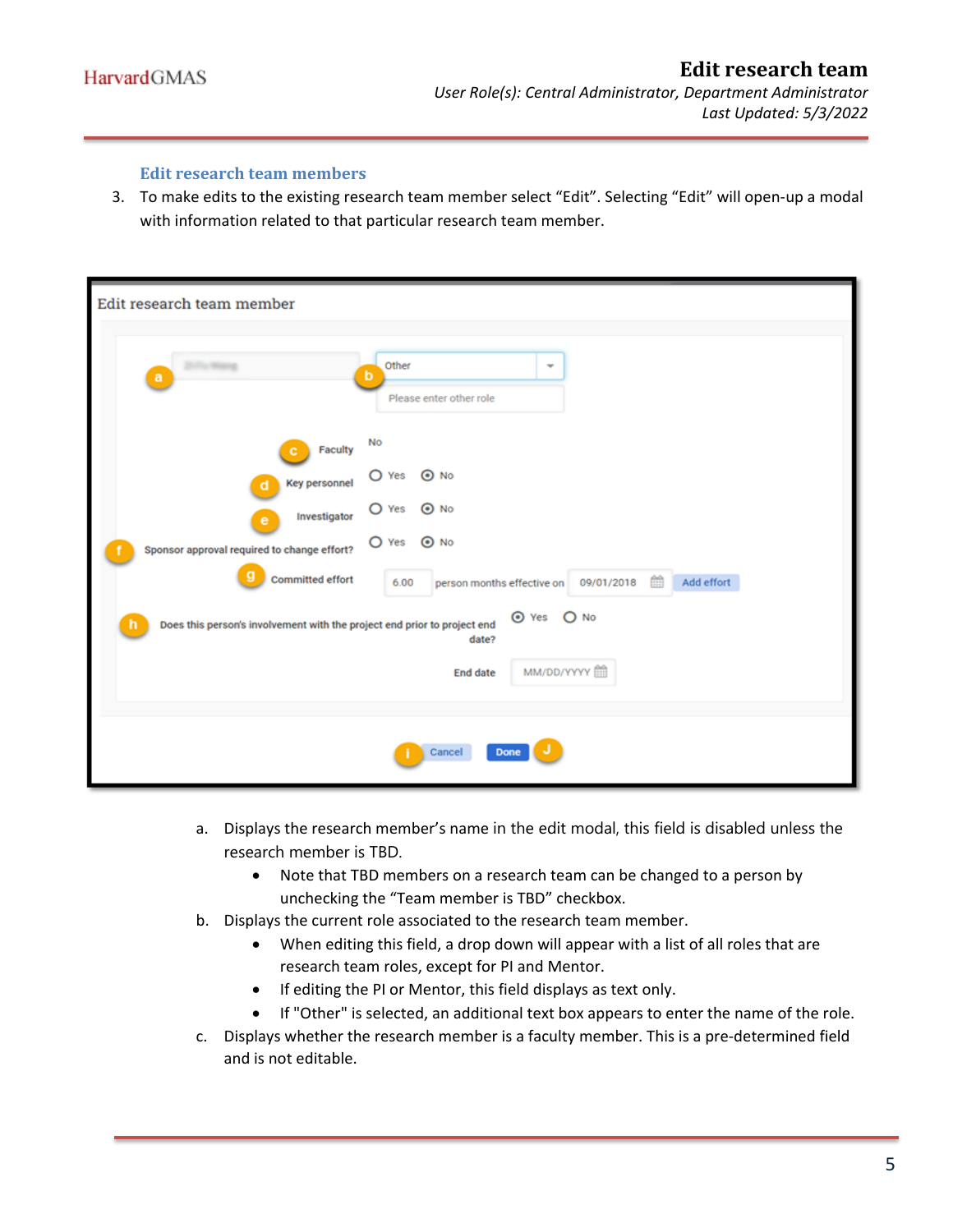- Faculty is defined as individuals that are active Harvard employees with an employment classification of 'Faculty', 'Junior faculty', or 'Other'.
- d. Displays the response whether the research member is considered key personnel
	- The response is editable and can be changed to "Yes" or "No".
	- This field is set to "Yes" and disabled for the PI.
- e. Displays the response of whether this research member is considered an investigator.
	- The response is editable and can be changed to "Yes" or "No".
	- This field cannot be edited and will always be answered as "Yes" for the PI.
	- Note: Changing a prepopulated research team member's investigator flag will have an impact to OAIR approvals (switching to "Yes" may generate OAIR approvals, switching to "No" may withdraw existing OAIR approvals).
- f. Displays the response which identifies whether an individual requires sponsor approval to change their committed effort.
	- The response is editable and can be changed to "Yes" or "No".
- g. Displays the committed effort associated to the research member.
	- The committed effort is editable.
	- Selecting the date picker allows you to add the effective date of the commitment.
	- Selecting "Add effort" will generate a new row where you can add additional committed effort.
- h. Displays the response of whether this research member's involvement ends prior to the project's end date.
	- The response is editable and can be changed to "Yes" or "No"
	- Selecting "Yes" opens-up a date picker to assign the date that this member's involvement ends.
	- Selecting "No" assumes the research member will be involved until the project's end date.
	- This field defaults to "No" and is disabled for the PI.
- i. Select "Cancel" to close and delete any changes made in the modal.
- j. Select "Done" to close and save any changes made in the modal.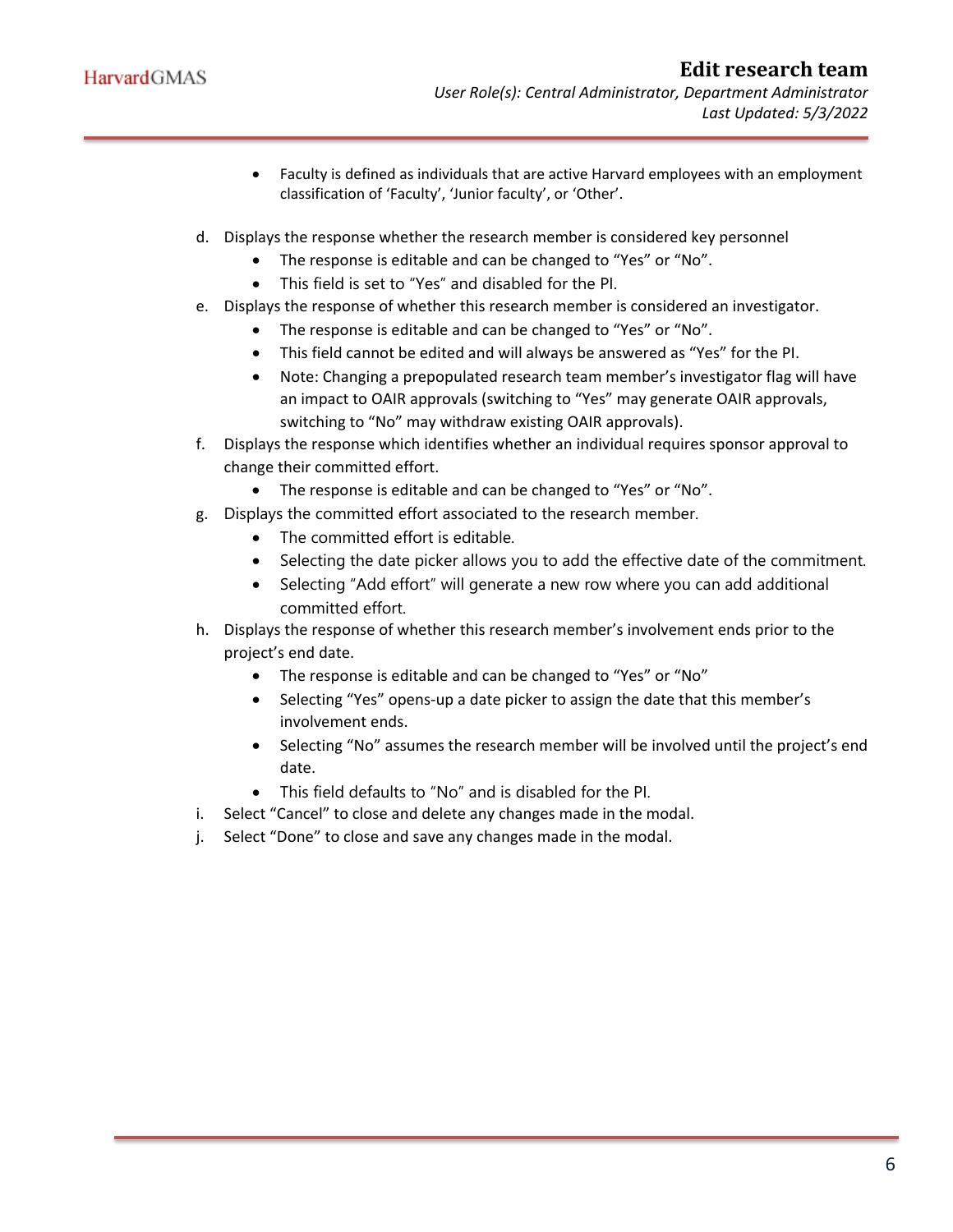Any changes to an existing research team member will now move that member to the "Updated" section within the panel.

| Updated                 |                                          |           |             |             |                                                                                                               |  |
|-------------------------|------------------------------------------|-----------|-------------|-------------|---------------------------------------------------------------------------------------------------------------|--|
|                         | Post-Doctoral Fellow                     | No.       |             | Yes Yes Yes | 6.00 person months effective on Oct 1, 2018 0 +<br>Edit III<br>4.00 person months effective on Oct 28, 2021   |  |
|                         | Post-Doctoral Fellow                     | No        |             | Yes Yes Yes | 12.00 person months effective on Jul 1, 2017<br>Edit III<br>⊕                                                 |  |
| Updated                 |                                          |           |             |             |                                                                                                               |  |
|                         | Post-Doctoral Fellow                     | <b>No</b> | Yes Yes Yes |             | 6.00 person months effective on Oct 1, 2018<br>ΨΘ<br>Edit III<br>4.00 person months effective on Oct 28, 2021 |  |
|                         | <b>Prior</b> value                       |           |             |             |                                                                                                               |  |
| <b>Key person</b>       | No                                       |           |             |             |                                                                                                               |  |
| Investigator            | No                                       |           |             |             |                                                                                                               |  |
| <b>Sponsor approval</b> | No                                       |           |             |             |                                                                                                               |  |
| <b>Committed effort</b> | 6.00 person months effective Oct 1, 2018 |           |             |             |                                                                                                               |  |
|                         | Post-Doctoral Fellow                     | <b>No</b> | Yes Yes Yes |             | 12.00 person months effective on Jul 1, 2017<br>$\circledast$<br>Edit III                                     |  |

- a. The updated section will display the new changes made to the research team members in red text.
- b. Selecting this drop down will expand the row of an edited research member and display the prior value section. The prior value section will provide the original responses or values of the fields that were edited (highlighted in red) to compare/view what was updated

[Back to top](#page-0-2)

#### <span id="page-6-0"></span>**Add research team members**

4. To add a new member to the research team select "Add". Selecting "Add" will open-up a modal which contains no data.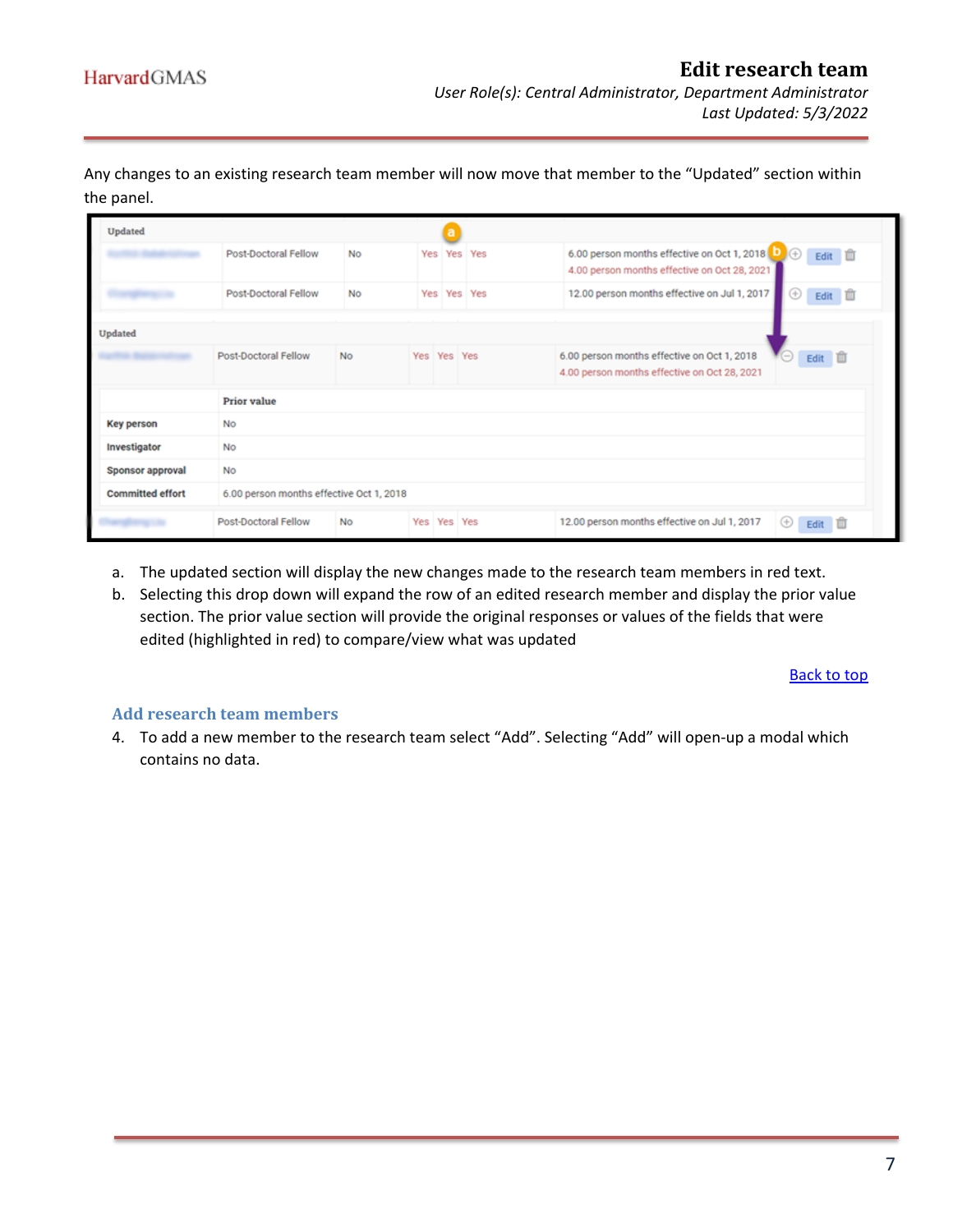| Add research team member                                                                    |                                                                                  |  |
|---------------------------------------------------------------------------------------------|----------------------------------------------------------------------------------|--|
| а<br>Q<br>Team member is TBD                                                                | Other<br>▼<br>$\mathbf b$<br>Please enter other role                             |  |
| <b>Faculty</b><br>С<br><b>Key personnel</b><br>d                                            | No<br>$\bigcirc$ Yes<br>$O$ No<br>$\overline{O}$ Yes<br>$O$ No                   |  |
| Investigator<br>е<br>Sponsor approval required to change effort?<br><b>Committed effort</b> | $O$ Yes<br>$O$ No<br>雦<br>Add effort<br>person months effective on<br>10/07/2021 |  |
| Does this person's involvement with the project end prior to project end                    | <b>⊙</b> Yes<br>$O$ No<br>date?<br>MM/DD/YYYY<br><b>End date</b>                 |  |
|                                                                                             | Cancel<br>Done                                                                   |  |

- a. Displays a person look-up to add a new research member.
	- The person look-up can be used to identify the new research team member.
		- i. If the person is not determined, instead of performing a person look-up, select the "Team member is TBD" checkbox.
		- ii. TBD profiles can be changed to a specified individual by unchecking the "Team member is TBD" box in the edit modal at a later time once they are identified.
		- iii. If "Team member is TBD" box is checked a TBD placeholder will fill in the person name.
	- A research team member cannot be added to the research team multiple times/in multiple roles.
- b. Displays a drop down that lists all of the roles that are research team roles, except for PI and Mentor.
	- If "Other" is selected, an additional text box appears to enter the name of the role.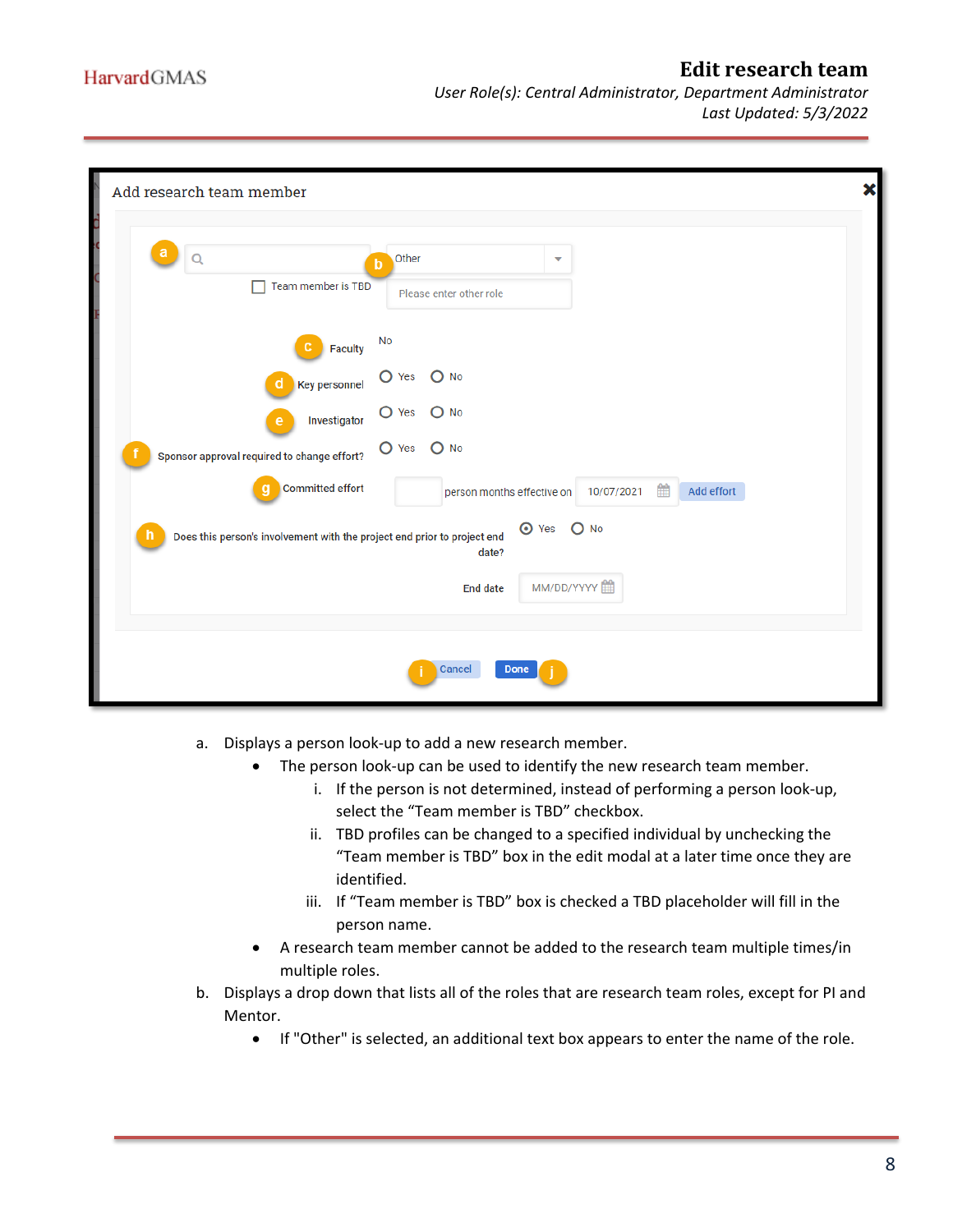- c. Displays whether the research member is a faculty member. This is a pre-determined field and is not editable.
	- Faculty is defined as individuals that are active Harvard employees with an employment classification of 'Faculty', 'Junior faculty', or 'Other'.
- d. Displays the question asking whether the research member is considered key personnel.
	- The response is editable and can be "Yes" or "No".
- e. Displays the question asking whether this research member is considered an investigator
	- The response is editable and can be "Yes" or "No".
	- Note: Adding a new segment research team member and marking their investigator flag as "Yes" will generate OAIR approvals.
- f. Displays the question which identifies whether an individual requires sponsor approval to change their effort.
	- The response is editable and can be "Yes" or "No".
- g. Displays the committed effort field, the committed effort entered here will be associated to the research member.
	- The committed effort field is editable.
	- Selecting the date picker allows you to add the effective date of the commitment.
	- Selecting "Add effort" will generate a new row where additional committed effort can be added.
- h. Displays the question of whether this research member's involvement ends prior to the project's end date.
	- The response is editable and can be "Yes" or "No".
	- Selecting "Yes" opens-up a date picker to assign the date that this member's involvement ends.
	- Selecting "No" assumes the research member will be involved until the project's end date.
- i. Select "Cancel" to close and delete any changes made in the modal.
- j. Select "Done" to close and save any changes made in the modal.

Any research team members that were added in this request will now appear in the "Added" section within the panel.

| Added |                           |     |             |                                                                                             |                   |  |
|-------|---------------------------|-----|-------------|---------------------------------------------------------------------------------------------|-------------------|--|
|       | <b>Research Assistant</b> | Yes | No Yes No   | 7.00 person months effective on Oct 4, 2021                                                 | Edit III          |  |
|       | Developer                 | No  | Yes Yes Yes | 1.00 person months effective on Oct 4, 2021<br>1.00 person months effective on Oct 26, 2021 | Edit <sup>1</sup> |  |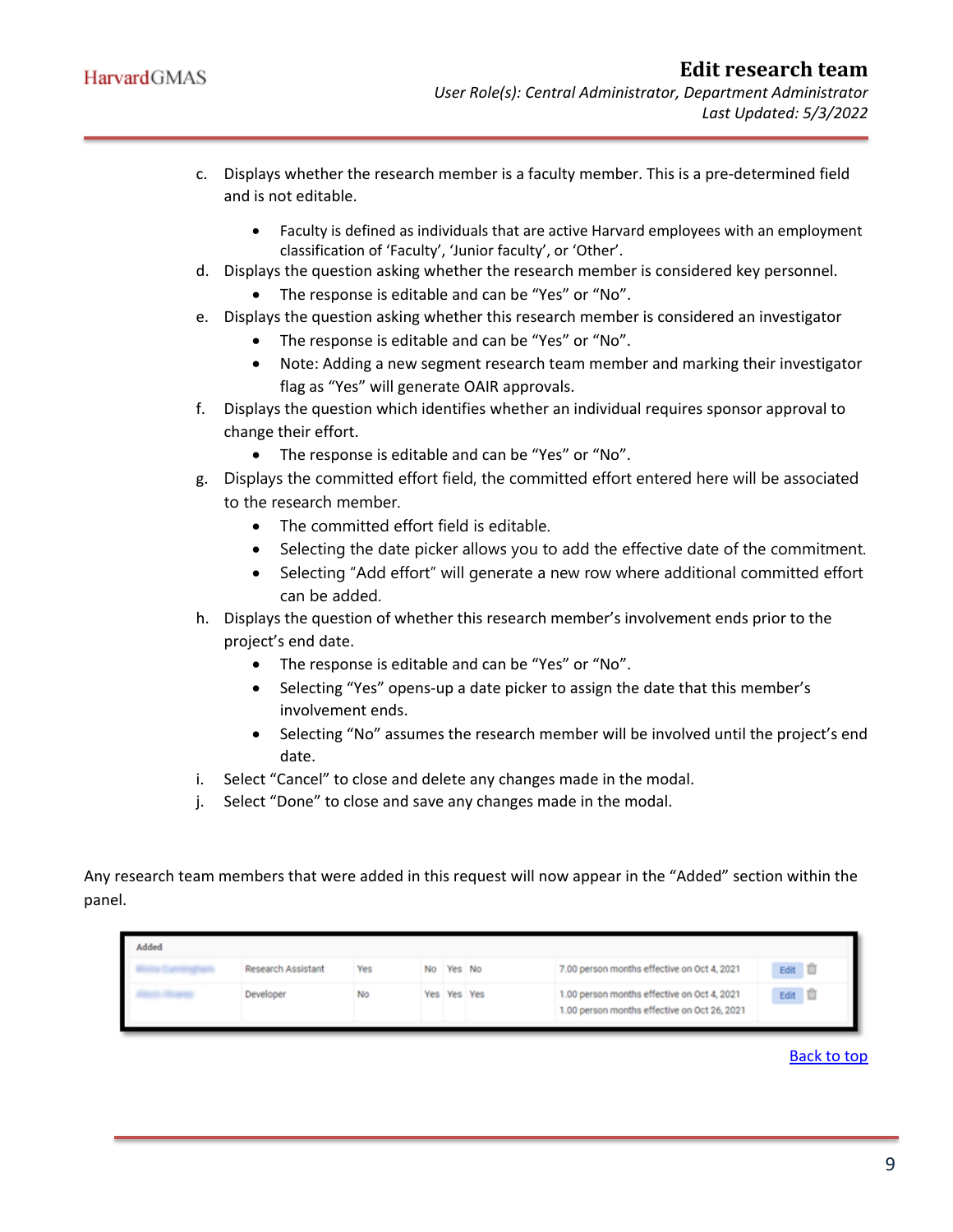#### <span id="page-9-0"></span>**Deleting research team members**

- 5. To delete a research team member, select the trashcan icon. Selecting the trashcan icon will open a warning message confirming that the removal is appropriate.
	- Note: Deleting will remove the research member from this project completely and may also remove approvals associated to this member.
	- Deleting research team members who prepopulated from the original proposal research team will not remove the research team record or related person approvals from the originating proposal, but will remove them from the segment research team once the Edit research team is finalized/awarded.



- a. Select "Cancel" to close warning message and keep research member on the team.
- b. Select "Yes" to close and permanently remove the research member from the team.

Any research team members that were deleted in this request will now appear in the "Removed" section within the panel.

| 1.00 person months effective on Jul 1, 2021<br>Lab Assistant<br>No Yes<br>No<br>Non-HUID | Removed |  |  |  |
|------------------------------------------------------------------------------------------|---------|--|--|--|
|                                                                                          |         |  |  |  |
| 1.00 person months effective on Jul 1, 2021<br>Statistician<br>Yes Yes<br>No             |         |  |  |  |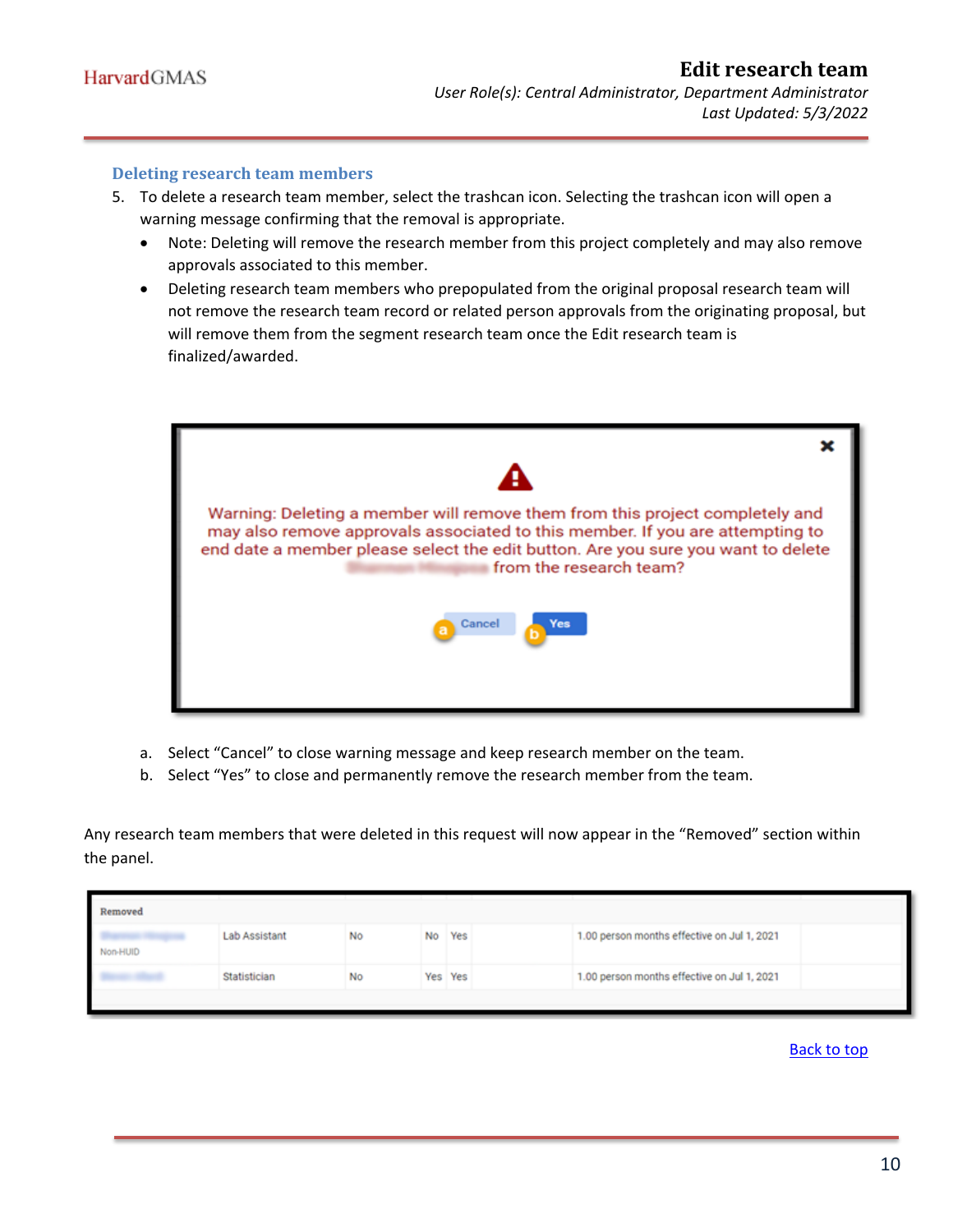# <span id="page-10-0"></span>Additional people with payroll costing

| Name $\diamond$ | Faculty   | <b>Costing</b> |                          |
|-----------------|-----------|----------------|--------------------------|
| mpi :           | <b>No</b> | 25,00%         | Add research team member |
|                 | <b>No</b> | 100,00%        | Add research team member |
|                 | <b>No</b> | 37.00%         | Add research team member |

Individuals listed in the 'Additional people with payroll costing for this segment' section of the segment research team screen can also be added to the segment research team by clicking the button next to the individual. Their correct person profile will default in the name field of the pop-up. For instruction on how to add research members please go to the [Research team panel](#page-6-0) section.

[Back to top](#page-0-2)

## <span id="page-10-1"></span>Edit research team document repository

For detailed instructions around the document repository please access the job aid below. <https://gmas.fss.harvard.edu/document-repositories>

# <span id="page-10-2"></span>Finalizing changes

If the edits made on a Edit research team request were **not** made to a faculty member or to a member that requires sponsor approval to change effort, the main action will be "Finalize changes" instead of "Lock and route for signatures" (see ["Lock and route for signature"](#page-11-0) section below). The "Finalize changes" button should be selected by the individual who is completing the request (mainly department administrators).

• Selecting "Finalize changes" will update the segment research team to reflect all the changes made in the Edit research team request and will change the request status to "Awarded"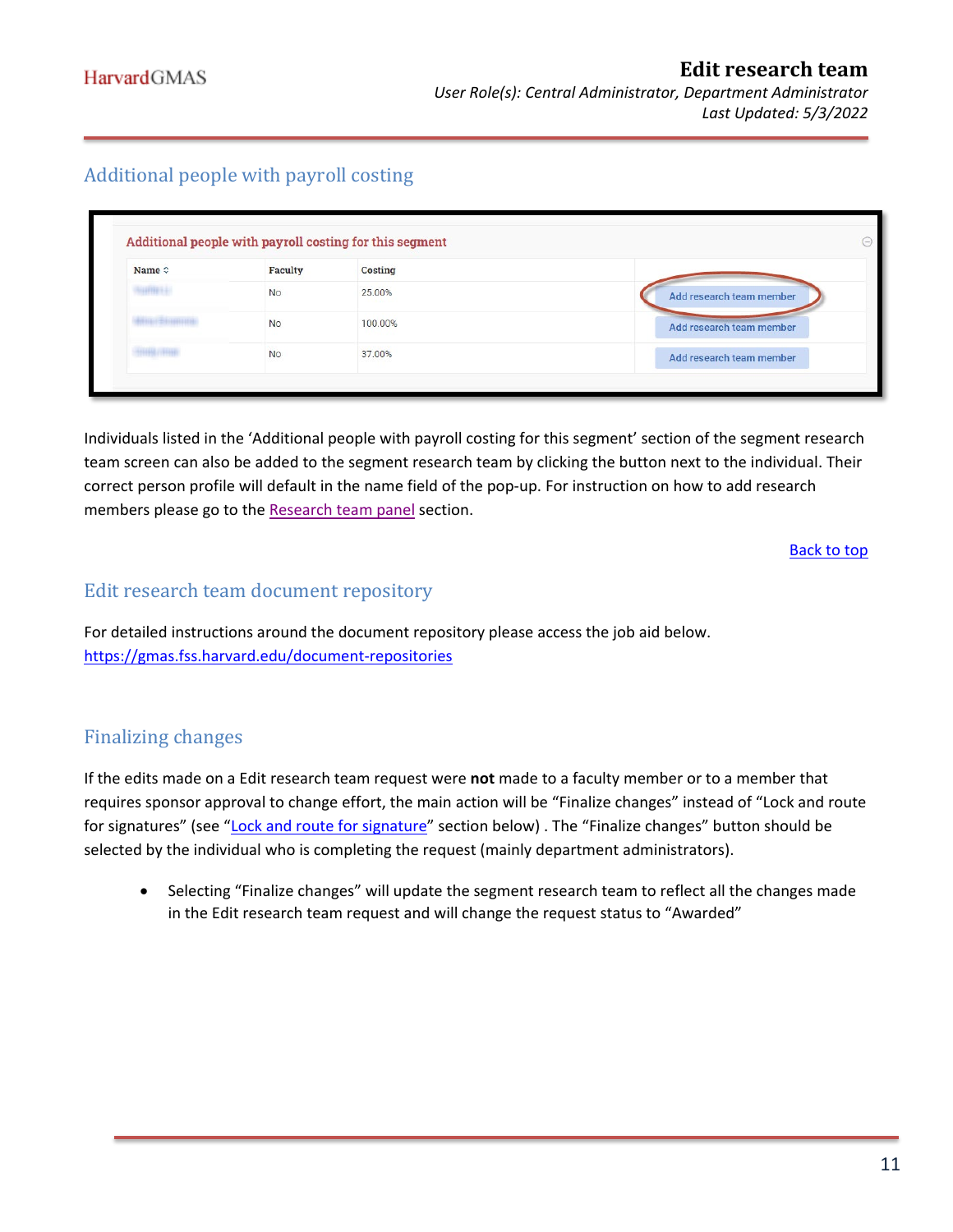| <b>Edit research team</b><br><b>Request ID #6432244</b>             |                     |            |           | $\bullet$ Comments (0) | <b>Finalize changes</b><br>$\Phi$ - |
|---------------------------------------------------------------------|---------------------|------------|-----------|------------------------|-------------------------------------|
| <b>Under development</b><br><b>Central reviewer</b><br>Unassigned / | <b>Under review</b> | Authorized | Submitted |                        |                                     |

[Back to top](#page-0-2)

# <span id="page-11-0"></span>Lock and route for signature

If changes were made to research team members that are faculty and/or those that require sponsor approval to change effort, the action button available will be "Lock and route for signatures" instead of "Finalize changes" because the request requires central review.

Once the request has been locked and routed, the central office representative will roll the request back for changes if needed, award the request internally if the changes made do not require sponsor approval, or submit the request to the sponsor if they need to approve the changes.

#### [Back to top](#page-0-2)

## <span id="page-11-1"></span>Signature on edit research team request

- When the request is Locked & Routed, the Edit research team request status will switch to "Under Review".
- Once all signatures have been obtained on the request, the request status updates to "Authorized".
- Please note:
	- $\circ$  Before signing ensure that all request components and uploaded documents are accurate. Signing indicates that you approve of the data that has been entered and/or that relevant documents are ready for submission to the sponsor.
	- $\circ$  If an Edit research team request is retracted in order to make edits, any signatures captured will be erased without notification. All required signatures will need to be re-recorded once corrected.

[Back to top](#page-0-2)

## <span id="page-11-2"></span>Awarding the request/Submitting the request to sponsor

After the request has been locked and routed for signatures and all required signatures have been collected, the Edit research team request status will be "Authorized". If the edits made on the Edit research team request do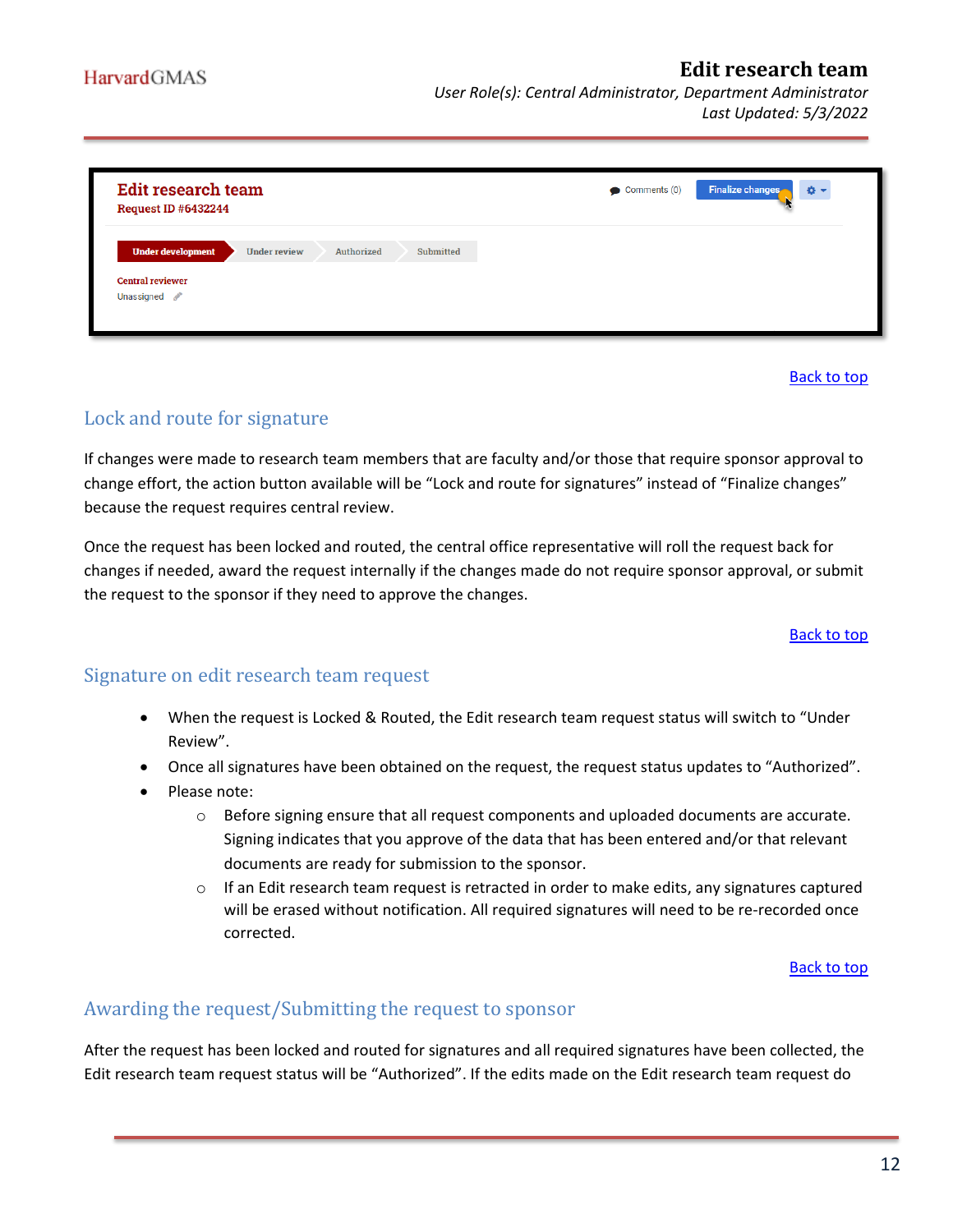not require sponsor approval, the central administrator can award this request by selecting "Award request" in the action button menu.

| <b>Edit research team</b><br><b>Request ID #6432244</b> |                                    | <b>O</b> Actions<br>$\bullet$ Comments (0) |
|---------------------------------------------------------|------------------------------------|--------------------------------------------|
|                                                         |                                    | Award request                              |
| Under review<br>Under development                       | Aut]<br>×                          | Submit to sponsor                          |
| Central reviewer                                        | H                                  | Make revision                              |
| Unassigned /                                            | Do you want to award this request? | Retract this proposal                      |
|                                                         |                                    | Apply COVID-19 label                       |
| <b>Central reviewer comments</b>                        | Cancel<br>Yes                      | Add comment                                |
| <b>Signatures</b>                                       |                                    | $\odot$<br>Edit                            |

- Confirm all signatures are logged or signed.
- Select the action button and select "Award request"
- Selecting "Yes" on confirmation pop-up will:
	- o Award the request.
	- o Update the segment research team to reflect all the changes made in the Edit research team request.
	- o Send out a notification to the department administrator that the request has been awarded.

If the edits made on the Edit research team request require sponsor approval, the central administrator can submit the request by selecting "Submit to sponsor" in the action button menu. Additional requests to edit the research team cannot be made until the Edit research team request then moves to an awarded status.

[Back to top](#page-0-2)

## <span id="page-12-0"></span>Continuation/Supplement requests

To make changes to a research team on a continuation or supplement you will need to select the "Research staff" panel from the request home. This will navigate you over to the request research team screen, this screen